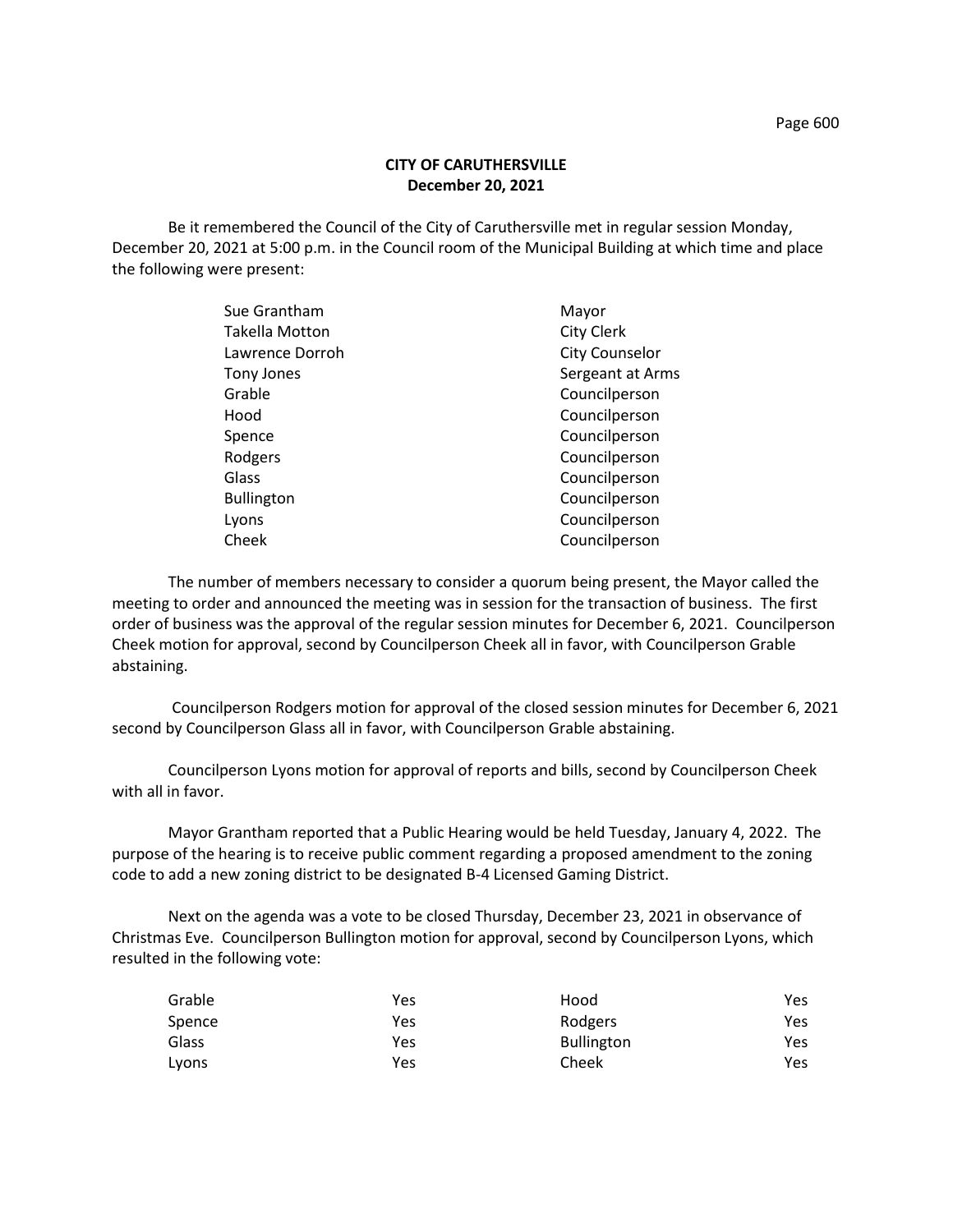## Page 601

Police report; Chief Tony Jones reported that they'd put in a lot of hours during the tornado to make sure everyone was safe and attended to. The Chief hit a pole that went down and went airborne. He also received smoke inhalation while trying to extinguish a fire when an accident occurred on interstate I55. The Safe rooms were packed during the tornado. Councilperson Bullington made mention that another Safe room would be added to the High School with Cares Act funding. The Shop With A Cop venture provided 70 kids with Christmas gifts.

Fire report; Chief Charlie Jones reported that during the tornado sirens were fired back to back to alert everyone. The Chief even received a call from a meteorologist pinpointing the path of the tornado. The Fire department needs to upgrade their radios to be able to communicate with one another. One of the firemen had called for assistance to Braggadocio and couldn't get through. Chief Jones suggested that with the sale of the trucks, that money could go back into the Sales Tax Fund. The purchase would be \$20,000.00 for 10 used radios, and they could put in the budget for next year some new radios. Councilperson Hood motion to approve the purchase, second by Councilperson Grable, which resulted in the following vote:

| Grable | Yes | Hood              | Yes |
|--------|-----|-------------------|-----|
| Spence | Yes | Rodgers           | Yes |
| Glass  | Yes | <b>Bullington</b> | Yes |
| Lyons  | Yes | Cheek             | Yes |

Fire calls from December 7, 2021 through December 20, 2021 are as follows: 12/7/21; Shed on fire with minor damage on Highland, 12/9/21; Structure fire with mutual aid on Highway 164, 12/9/21; Electric outlet arching on Davis, 12/10/21; Water heater malfunction on East 14th St., 12/11/21; Vehicle fire a total loss on County Rd. 362, 12/11/21; Structure fire in garage with moderate damage on West  $4<sup>th</sup>$ St., 12/11/21; Structure fire with moderate damage on East  $5<sup>th</sup>$  St., 12/12/21; Checked a water heater with nothing being detected on East  $13<sup>th</sup>$  St.,  $12/12/21$ ; Two 18 wheelers collided and got on fire, with one of the drivers perishing,  $12/13/21$ ; Vehicle accident with extrication on West  $13<sup>th</sup>$  St.,  $12/18/21$ ; Smoke scare with pans left on cook stove unattended with minor smoke damage on Jefferson.

Public Works; Paul Shaw reported that the generators at the Plants worked well during the outage. DNR come today to check if everything was in compliance. During the upgrades a red flag was thrown because getting the new equipment in was an issue. Everything is in compliance at this time.

Parks & Recreation; Lamonte Bell reported that business was steady. Mr. Bell wanted to know if there was in way that the Recreation Center could be checked to see if it was tornado proof to be able to provide another storm shelter. Councilperson Bullington will be checking with Logan Meeks to see exactly how sturdy the building is.

Library report; Teresa Tidwell reported that goody bags and treats would be given out during Storytime. The Library's 100<sup>th</sup> birthday will be February 18, 2022, and will be having a reception for the community.

Business From the Floor; The Salvation Army had another successful year with the bell ringing, and Councilperson Hood wanted to thank everyone that participated. Councilperson Bullington was contacted by the superintendent from Oran, MO with supplies such as diapers, water, clothes, tarps, etc